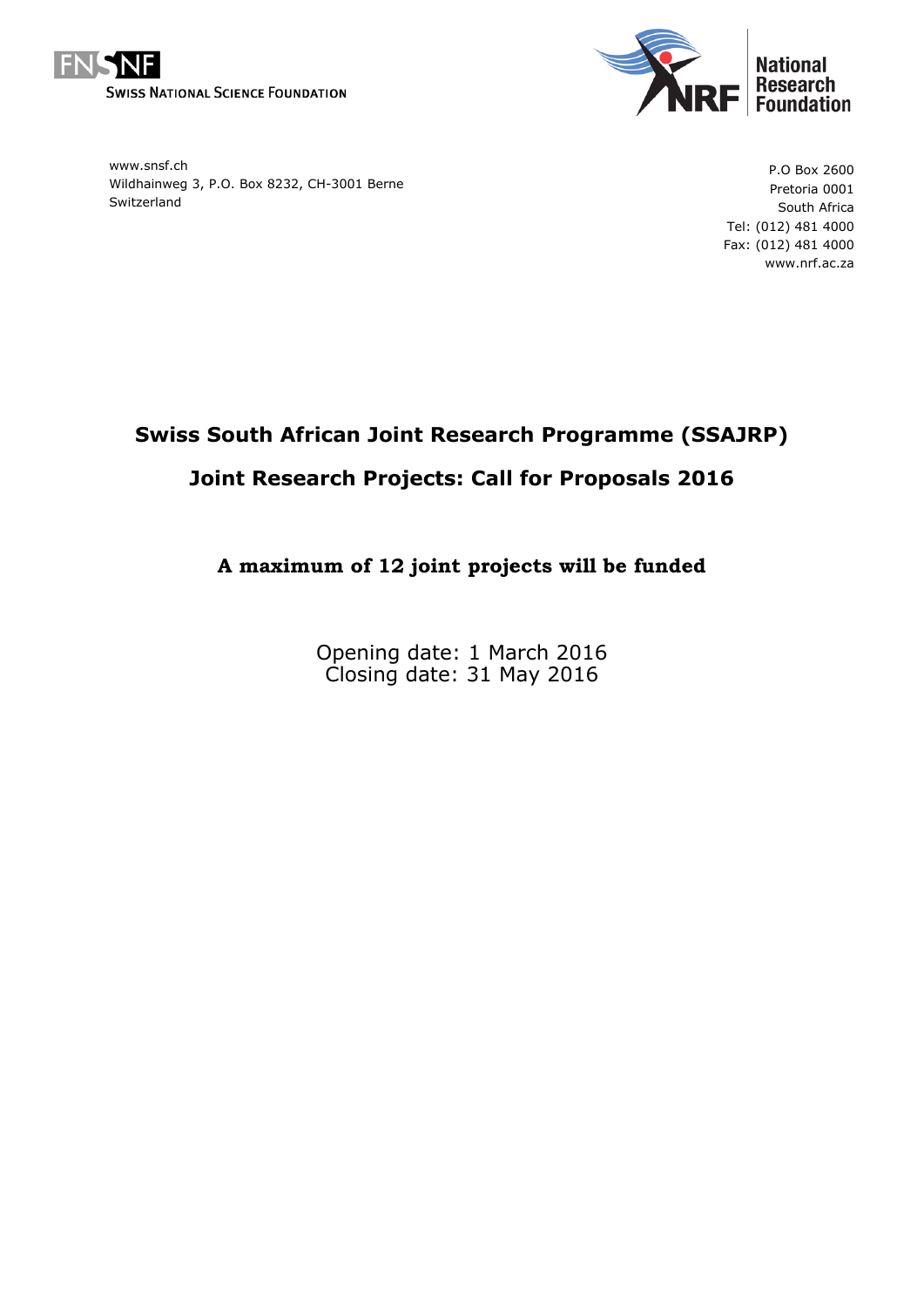# **1. Introduction**

Established in December 2007 by the Swiss and South African governments to promote scientific and technological cooperation between Switzerland and South Africa, the Swiss South African Joint Research Programme (SSAJRP) rests on the principles of mutual interest, scientific excellence, and reciprocity (matching funds).

The Swiss National Science Foundation (SNSF) and the South African National Research Foundation (NRF) have been mandated to launch a third call for Joint Research Projects (JRPs), organize the evaluation of the submitted proposals and monitor the funded projects.

# **2. Joint Research Proposals**

Grants for JRPs are aimed at promoting collaborative projects with clearly defined goals involving at least one partner based in Switzerland and one based in South Africa. Applications should describe *ambitious* research and propose innovative approaches. The research is to be carried out at the research facilities involved. Reciprocal visits and short stays in Switzerland for researchers from South Africa and vice versa are also included within the scope of a JRP.

With this Phase of funding, both Switzerland and South Africa have agreed to make fewer awards (reduce from the 25 awards made in the previous phase to 12 awards for this phase) but with increased levels of support for longer periods (four-year funding instead of the usual three years) in order to facilitate the development of sustainable institutional links between the two countries. Extending the period of funding to 4 years will also ensure the development of research capacity in identified research fields through the support of PhD students within each project. Therefore, PIs should ensure that a certain portion of the funds per project are used for the mobility of the assigned PhD students per project.

The aim with this third call is not only to build on existing, outstanding and established research partnerships but to also foster new linkages and engagements with small cohorts of young researchers for new links between South Africa and Switzerland. The basis of selection will be excellence with a clear intention to address diversity.

### **3. Duration of the projects**

The projects will be supported for a period of 4 years.

### **4. Research fields**

In order to make targeted use of the financial resources available, the following thematic areas have been chosen for this call:

- Ensure healthy lives and promote well-being: from new tools to systems understanding
- Sustainability, focusing on the following fields: Environmental Sciences, Engineering and energy-related issues
- Social sciences and humanities (including law) in the context of current and coming societal challenges
- Methodologies and technologies for data intensive applications

Proposals outside the thematic areas defined above will not be accepted.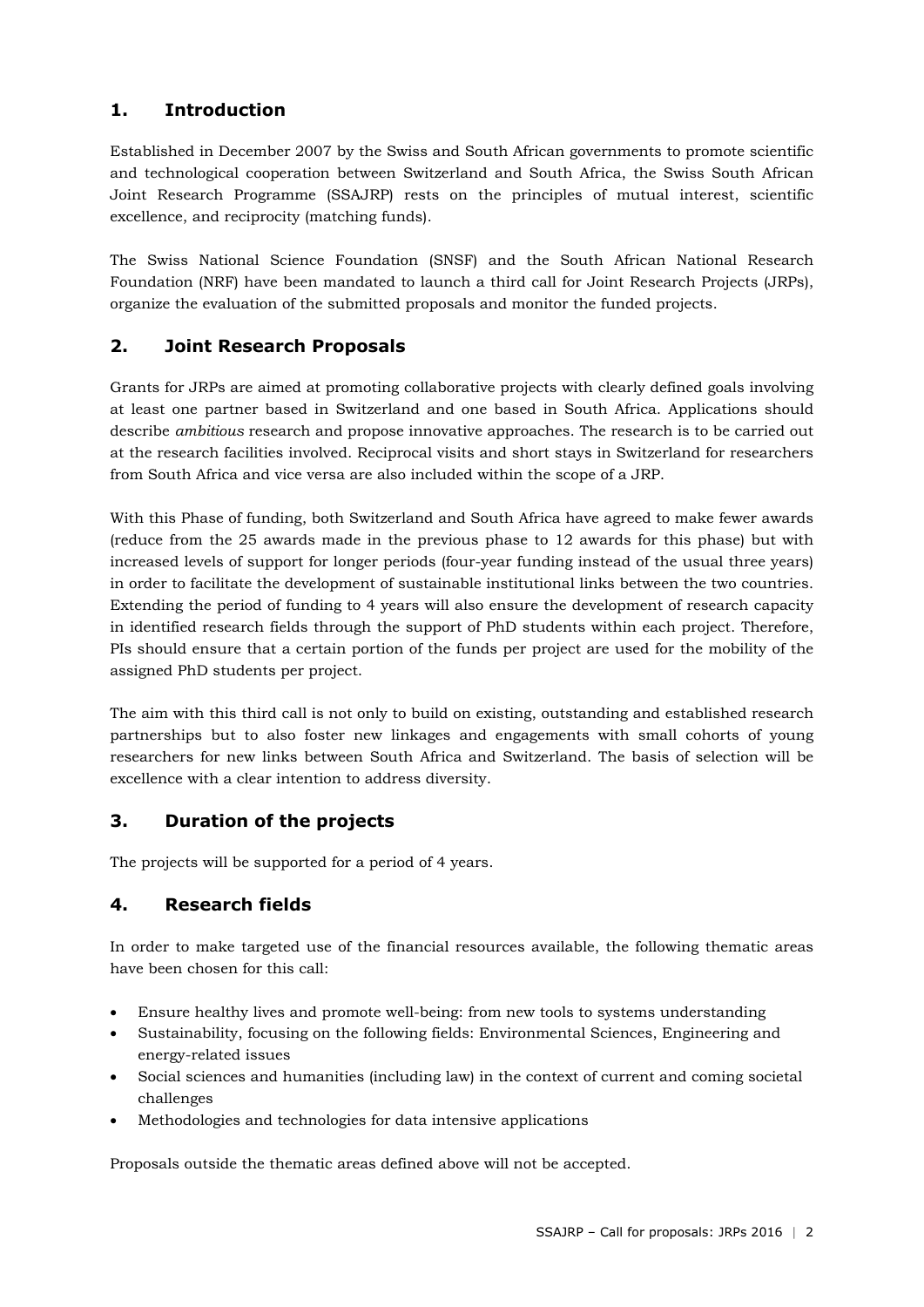# **5. Eligibility**

Each proposal for a JRP must have one main applicant based in Switzerland and one main applicant based in South Africa; they are the principal investigators on the Swiss and South African sides respectively. They bear the main responsibility for the project including its technical and administrative coordination as well as timely delivery of scientific and financial reports. Further applicants based in Switzerland and/or in South Africa can also participate in the consortia. Applicants are allowed to collaborate with other partners such as NGOs or companies, but none of the funding can go to these. Former PIs are welcome to participate in the call; however, the project should not only be a continuation of the current/past project.

#### **Eligibility criteria in Switzerland**

Applicants requesting funding must meet the eligibility requirements of the SNSF. The SNSF Funding Regulations (in effect from 1 January 2016) and the Regulations on Project Funding (in effect from 2 April 2016) are applicable or applicable mutatis mutandis where not stated otherwise. Each applicant/co-applicant may only apply for one project. Project partners are not eligible.

#### **Eligibility criteria in South Africa**

This call is open to working researchers residing in South Africa and affiliated with a recognised higher education or research institution such as a university, university of technology or science council. The South African principal investigator must be in possession of a PhD. Commercial institutions and private education institutions are not eligible to apply under this programme.

# **6. Funding**

JRP proposals contain two separate budgets: one budget in CHF for the Swiss part (paid by the SNSF according to the SNSF's rules) and one budget in ZAR for the South African applicant(s) (paid by the NRF according to the NRF's rules).

- The maximum budget allowed for a project is CHF 350,000. The total budget available in Switzerland is CHF 4.2 million.
- The total amount applied for from the NRF should not exceed ZAR 2.6 million per project. Funding will be made available for a maximum of four years, to be paid in annual instalments (ZAR 650,000 per year) and exclusively for research activities commencing in 2017.

The available budget will enable funding of up to 12 joint projects. The funding per project is sufficient for each side to cover its consumables, small equipment and the travel costs related to the project. Additionally, the Swiss side will typically be able to provide for salaries.

#### **Eligible costs in Switzerland**

The funding categories are:

- **Equipment:** costs of material of enduring value (indicate manufacturer, type and distributor). Quotations – if possible, from different competitors – must be enclosed for items whose purchase price exceeds CHF 20,000.
- **Research funds:** funds needed to carry out the project, such as travel costs, room and board costs, field expenses, expendable items and unavoidable sundry expenses. The SNSF does not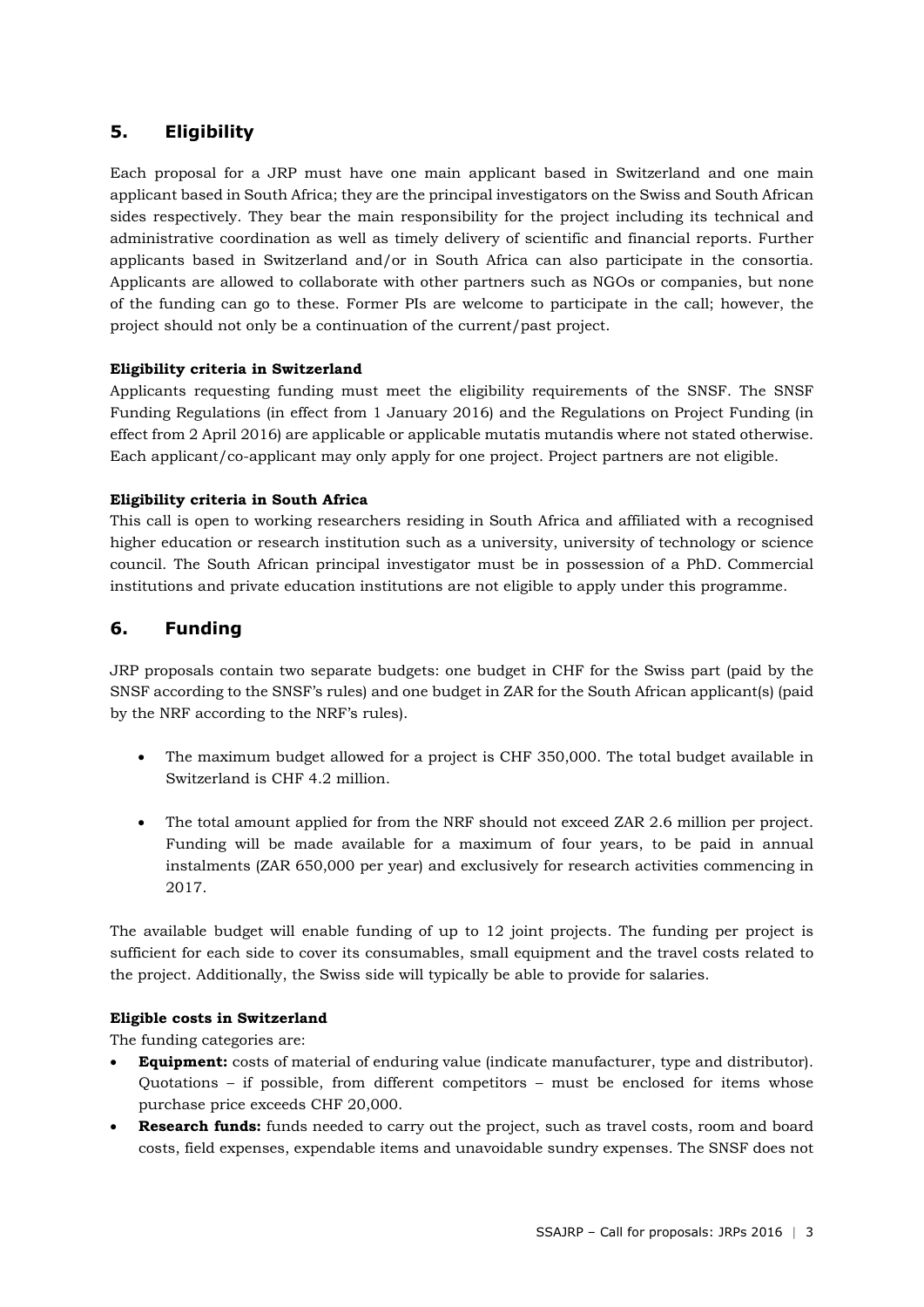finance the acquisition or maintenance of expendable items that are part of the infrastructure of an institution (books, PCs, rental costs, etc.).

- **Salaries:** the funding is sufficient to finance the salary of a PhD student or part of the salary of a postdoc (salaries for main or co-applicants are not eligible).
- **Social security contributions**

The SNSF regulations apply to the Swiss budget. Overhead costs are not admissible.

#### **Eligible costs in South Africa**

Cooperative activities covered include:

- Consumables
- Equipment (max. 10% of the South African budget)
- Joint seminars, workshops and symposia
- Other research costs

South African researchers are urged to encourage their PhD students (who have been selected as members of the project team under this scheme) to apply for Bursaries through the NRF's "Scholarship and Fellowship Funding Programmes" which are usually launched June/July of every year and close 2 months following the opening date. A full list of these PhD students (indicating their names, gender, race, and an anticipated research topic) should be submitted with the project proposal (see Annex 3). The NRF would like to be able to track and trace the students' applications once submitted through these programmes. Actual opening and closing dates of these student support funding programmes should be verified with Dr Kwezi Mzilikazi, Director: Human Infrastructure Capacity Development (HICD) at either +27 12 481 4191 or e-mail address: [Kwezi.mzilikazi@nrf.ac.za](mailto:Kwezi.mzilikazi@nrf.ac.za). This is a very central component to this call as both the NRF and SNSF need to ensure the development of research capacity in identified research fields through the support of PhD students within each project.

Salaries and temporary staff fees, project management fees, and large equipment will not be included in the funds for South African researchers.

#### **Visiting costs between Switzerland and South Africa**

When budgeting for visits between the Swiss and South African partners, the travel expenses are to be charged to the budget of the visitor and the living expenses to the budget of the host. Health insurance should be arranged and paid for by the visitor.

The following flat-rates are to be used:

- Living expenses for visiting scientists from South Africa to Switzerland:
	- o Short-term visits (up to two weeks): CHF 160 per day
	- o Long-term visits: CHF 3,600 per month
- Living expenses for visiting scientists from Switzerland to South Africa:
	- o Short-term visits (up to two weeks): ZAR 1,200 per day
	- o Long-term visits (more than two weeks): ZAR 37,200 per month
- Travel expenses for visiting scientists from Switzerland to South Africa:
	- o To Johannesburg: CHF 1,500 per person
	- o To other places in South Africa: CHF 1,700 per person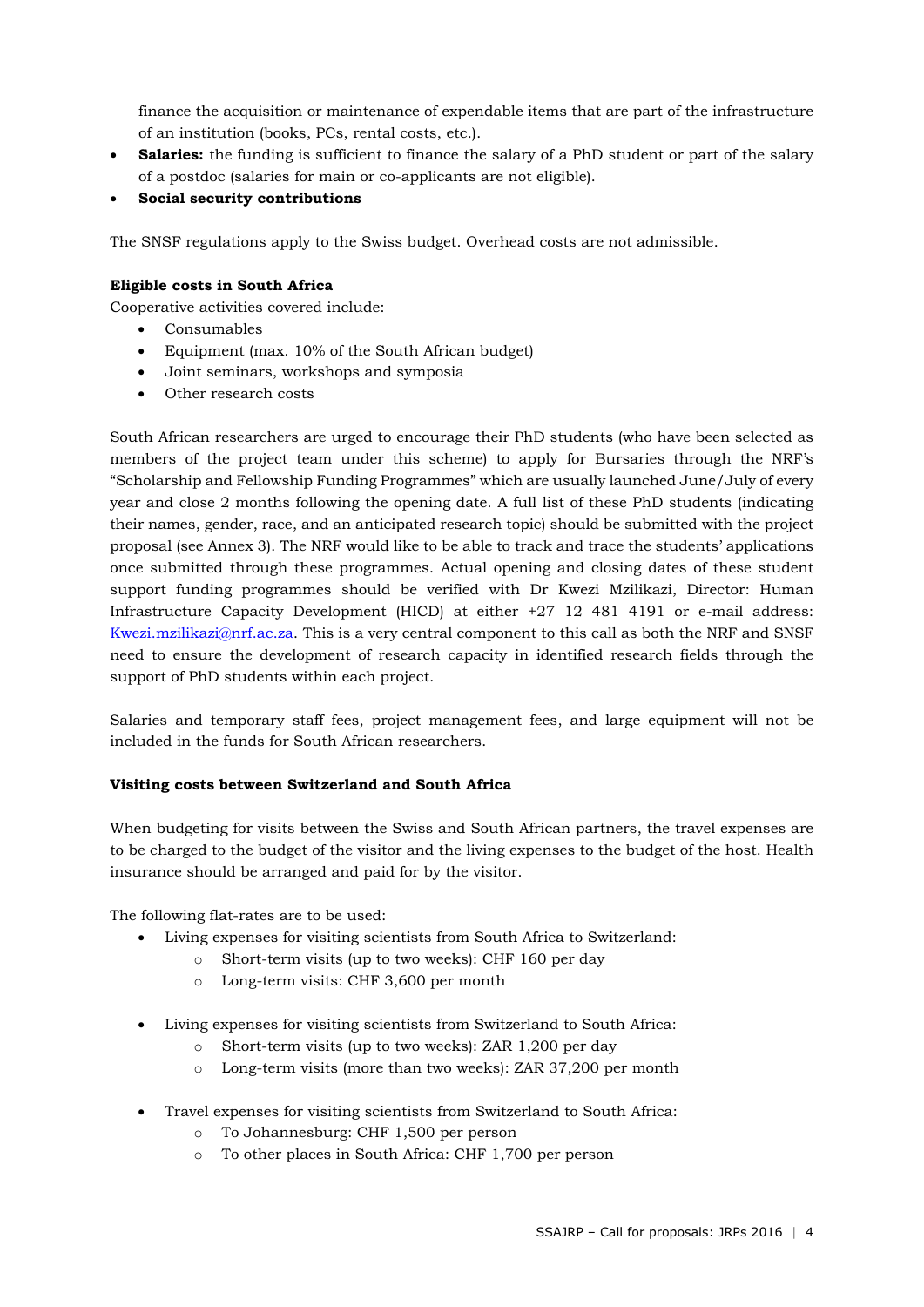- Travel expenses for visiting scientists from South Africa to Switzerland
	- o From Johannesburg: ZAR 18,000 per person
	- o From other places in South Africa: ZAR 20,000 per person

### **7. Submission**

**Proposals are to be jointly prepared by Swiss and South African applicants. They must be submitted by the Swiss main applicant to the SNSF via its electronic submission system (***my***SNF, [www.mysnf.ch\)](http://www.mysnf.ch/).** South African partners can have access to the electronic submission system through their Swiss partner.

### **South African researchers are asked to note that all applications must be submitted via the SNSF online system, as indicated above. Applications submitted in South Africa and not via the SNSF online system in Switzerland will not be processed.**

Swiss researchers are asked to note that their submission falls under the new SNSF Funding Regulations, which came into effect on 1 January 2016 and under the new Regulations on Project Funding, which will come into effect on 2 April 2016. The SNSF Funding Regulations and the Regulations on Project Funding are applicable or applicable mutatis mutandis where not stated otherwise.

No hard copies will be accepted. The call process is highly competitive, therefore an application does not guarantee funding. Only the best rated applications will be considered for funding.

After logging into *my*SNF, applicants must select the correct funding scheme (Programmes (national and international) > Bilateral Cooperation (Initiatives of the State Secretariat for Education, Research and Innovation) > Swiss South African Joint Research Programme (SSAJRP)).

The application consists of two parts:

- The administrative part, which must be completed online
	- o Personal data of the Swiss main applicant
	- o Personal data of the South African main applicant
	- o Personal data of the co-applicant(s) from Switzerland and/or South Africa
	- o Basic data on the project (e.g. title, research field, starting date, duration, summary)
	- o Funding requested from the SNSF
	- o Information on authorisations required in Switzerland
	- o Other information (e.g. whether the project is related to other SNSF projects, the name of the Swiss university/research institution at which the planned project will be implemented, information on national and international collaborations, statement concerning already available funds or funds requested elsewhere)
- PDF documents to be uploaded to *my*SNF
	- o The research plan (must have the structure indicated in Annex 1) including the funding requested from the NRF
	- o The CVs and publication lists of **all** applicants and other researchers involved. The CVs of the South African partners must indicate their Identity Document (ID) Number and/or passport number, their race and gender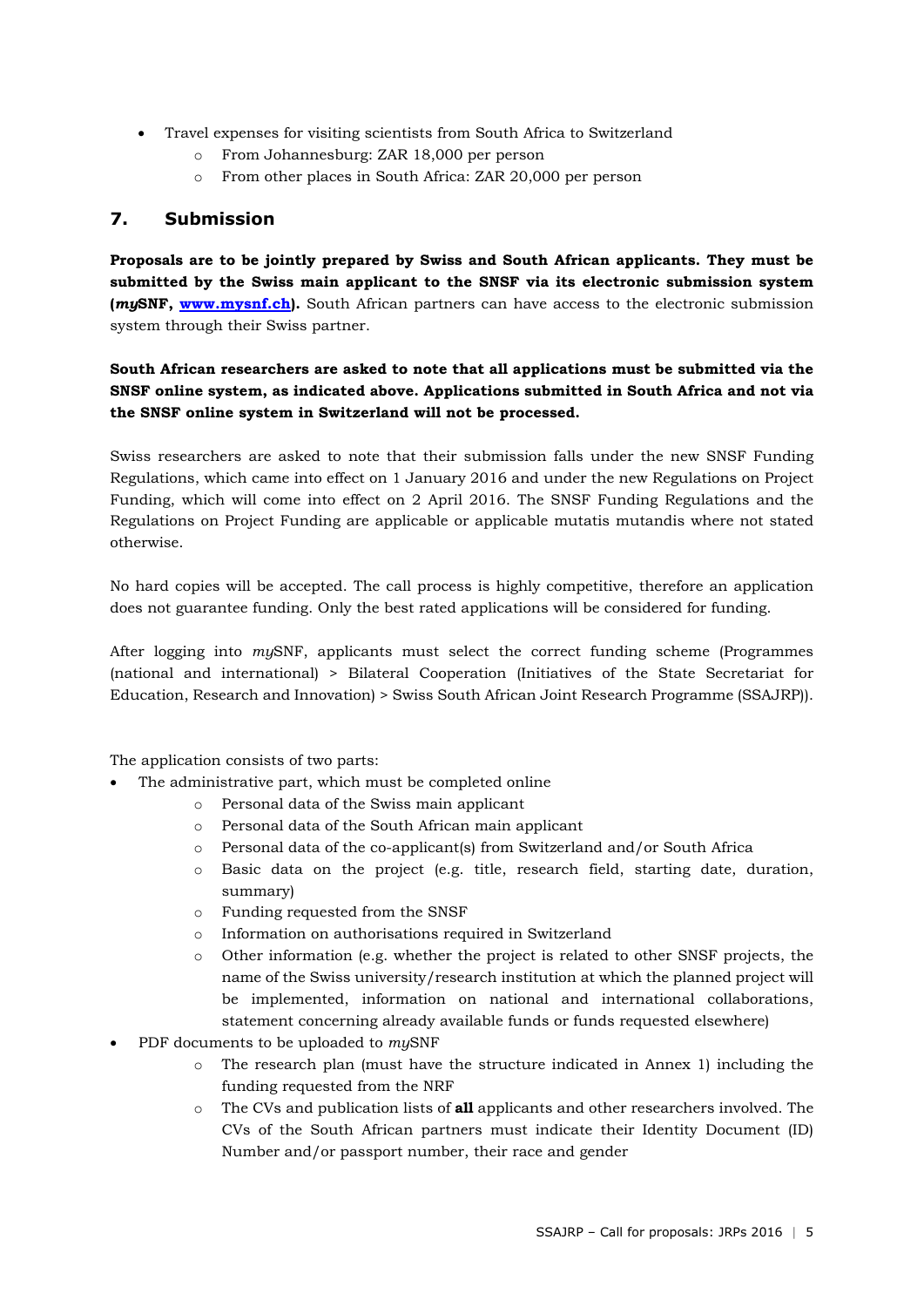- o Document indicating names (incl. gender, race and an anticipated research topic) of South African PhD students who will form part of the project team and who will be applying for the NRF scholarship schemes (see Annex 3)
- o Confirmations from the South African institute bearing the relevant stamps and signatures (see Annex 2)
- o If applicable, equipment quotes
- o Other documents

For specific questions related to [www.mysnf.ch,](http://www.mysnf.ch/) please contact the support team by e-mail ([mysnf.support@snf.ch\)](mailto:mysnf.support@snf.ch) or telephone (+41 31 308 22 00). Please note that you need a user account in order to submit proposals via *my*SNF. To open an account, please [register](https://www.mysnf.ch/newuser.aspx) with the [SNSF](https://www.mysnf.ch/newuser.aspx) as a user. Applicants with existing user accounts need not apply for new ones.

**Deadline for submission of applications:** 31 May 2016 (midnight CEST). Late or incomplete applications will not be considered.

**Language:** All the information provided in the administrative part and all uploaded documents must be in English.

### **8. Evaluation**

**Peer review:** Proposals for JRPs will be reviewed according to international peer review standard procedures, jointly organised by the SNSF and the NRF. The peer review experts are designated by the members of the evaluation panel. These external experts do a peer review of the applications in a score system, verifying the scientific quality of JRPs.

**Evaluation panel:** An evaluation panel will be set up; it will be composed of experts proposed by the SNSF and the NRF. Based on the peer reviews, the evaluation panel will assign each project to one of six evaluation categories. Recommendations will include rationale. Priority will be given to applications in the highest categories regardless of the research area.

**Decision:** At the SNSF, the rating effected by the evaluation panel will need to be approved by the Specialised Committee for International Co-operation and the Presiding Board. At the NRF, it will be approved by the Executive Director (in consultation with the DST). Finally, the SNSF and the NRF will present a consolidated recommendation to the Swiss-South African Joint Committee. This body will take the final decision.

#### **The criteria used to evaluate the scientific quality of the proposals:**

- Scientific relevance and interest of the project at national and international level
- Originality of the aims and objectives
- Appropriateness of the methodology
- Experience and past performance of applicants
- Competence of research partners with respect to the project
- Complementary qualities of research partners
- Feasibility of the project
- Capacity building

**The evaluation results will be communicated to the researchers as soon as the final decision is taken and also approved by all parties involved (probably December 2016).** The Swiss main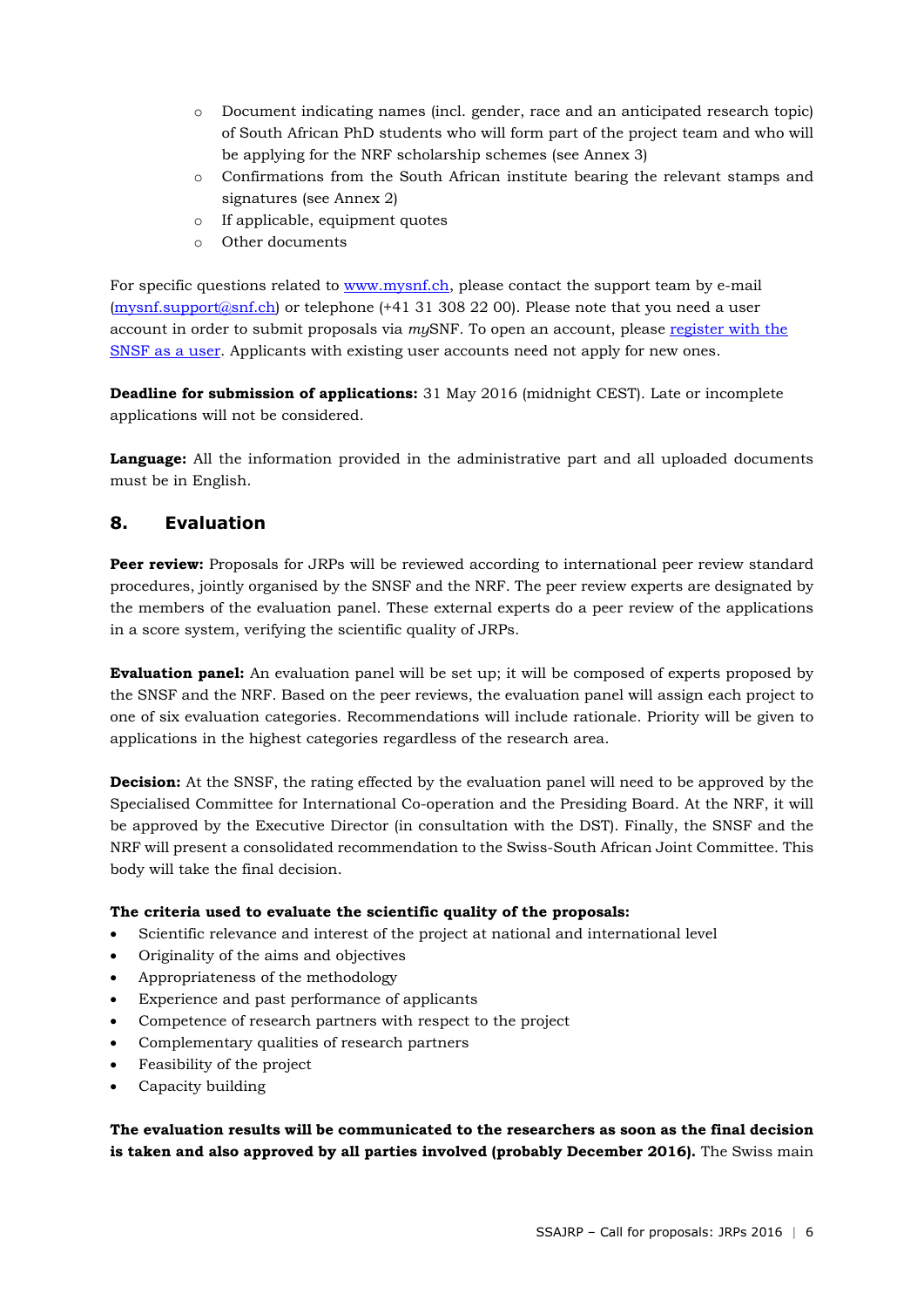applicant will receive a decision letter from the SNSF. In case of rejection, the main reasons leading to the decision will be given. In case of approval, the Swiss budget and the conditions will be listed. If applicable, the Swiss main applicant will be responsible for transmitting the decision to the other Swiss applicants. The South African main applicant will be informed by the NRF via a standard decision letter.

#### **Earliest possible starting date for the JRPs:** February 2017

### **9. Reporting**

Swiss and South African project partners will report separately to the SNSF and to the NRF respectively. Scientific and financial reports are to be submitted annually. The SNSF and the NRF will prepare a common template for the scientific report, so that the consortia will only need to prepare one report to be submitted to both organisations.

#### **In Switzerland:**

The Swiss main applicant will be responsible for reporting to the SNSF. Both for the financial and the scientific report, the standard SNSF rules will apply. However, scientific reports must be submitted annually. They include a qualitative and a quantitative part (output data).

#### **In South Africa:**

A commitment to both scientific and financial reporting on the project annually, and upon its completion, to the NRF, is the responsibility of the South African Principal Investigator and an obligatory condition of funding for subsequent years.

### **10. Payments**

#### **In Switzerland (SNSF funding):**

The standard SNSF rules apply. In principle, the budgets for JRPs are transferred in annual instalments to the Swiss PI at the beginning of a project year.

#### **In South Africa (NRF funding):**

Funding is paid into the account and administered by the institutions to which PIs are affiliated. The funds are transferred in annual instalments (taking into consideration the annual progress reports from PIs).

# **11. VAT**

#### **In Switzerland (SNSF funding):**

The JRP grants are not subject to VAT or other taxes and charges. However, research expenses are not excluded from VAT. All costs budgeted in a JRP (e.g. equipment, consumables, etc.) can therefore be charged to the programme, VAT included, unless the research institution (e.g. university, public research organisation, etc.) is able to recover the VAT.

#### **In South Africa (NRF funding):**

There are no VAT implications for South African researchers.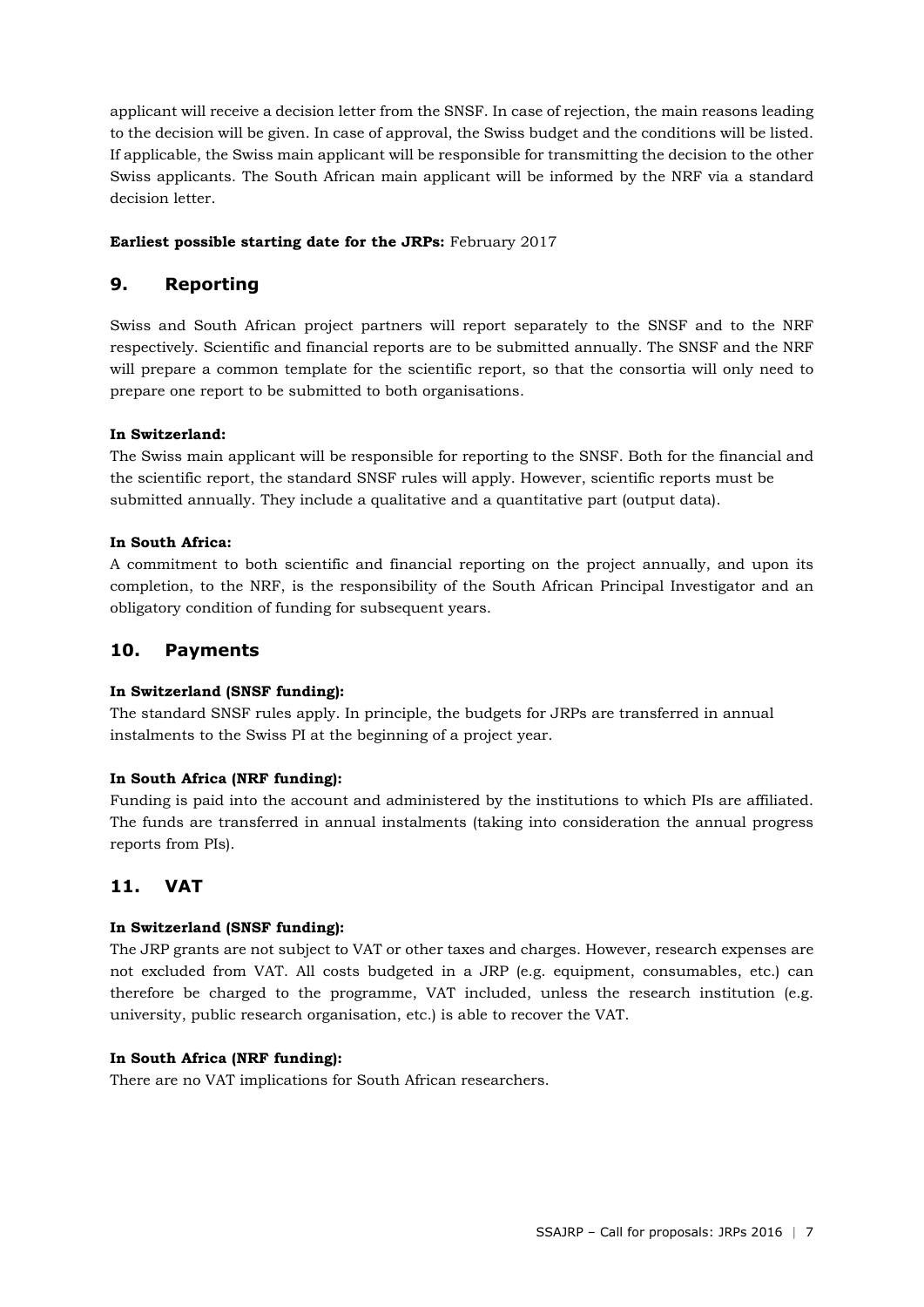# **12. Publications and intellectual property**

The PIs are obliged to publish research results coming from the JRPs in appropriate form and according to SNSF and NRF standards. Applicants must consult both the Swiss and South African host institution concerning their internal intellectual property regulations. For market-oriented projects, it is important that an agreement be reached in advance. It is the responsibility of both PIs to make sure such an agreement is signed before the project starts.

# **13. Further information and contacts**

#### **In Switzerland**

Andrea Landolt Swiss National Science Foundation International Co-operation Wildhainweg 3, PO Box 8232 CH-3001 Berne Tel: +41 31 308 24 09 E-mail: [andrea.landolt@snf.ch](mailto:andrea.landolt@snf.ch) or [international@snf.ch](mailto:international@snf.ch) Website: www.snsf.ch

#### **In South Africa**

Teuns Phahlamohlaka Programme Officer: Overseas Cooperation National Research Foundation Tel: +27 (0) 12 481 4385 E-mail: [teuns.phahlam@nrf.ac.za](mailto:teuns.phahlam@nrf.ac.za)

Stephen Dlamini Programme Officer: Grants Management System Administration National Research Foundation Tel: +27 (0) 12 481 4037 E-mail: [DLAMINI@nrf.ac.za](mailto:DLAMINI@nrf.ac.za)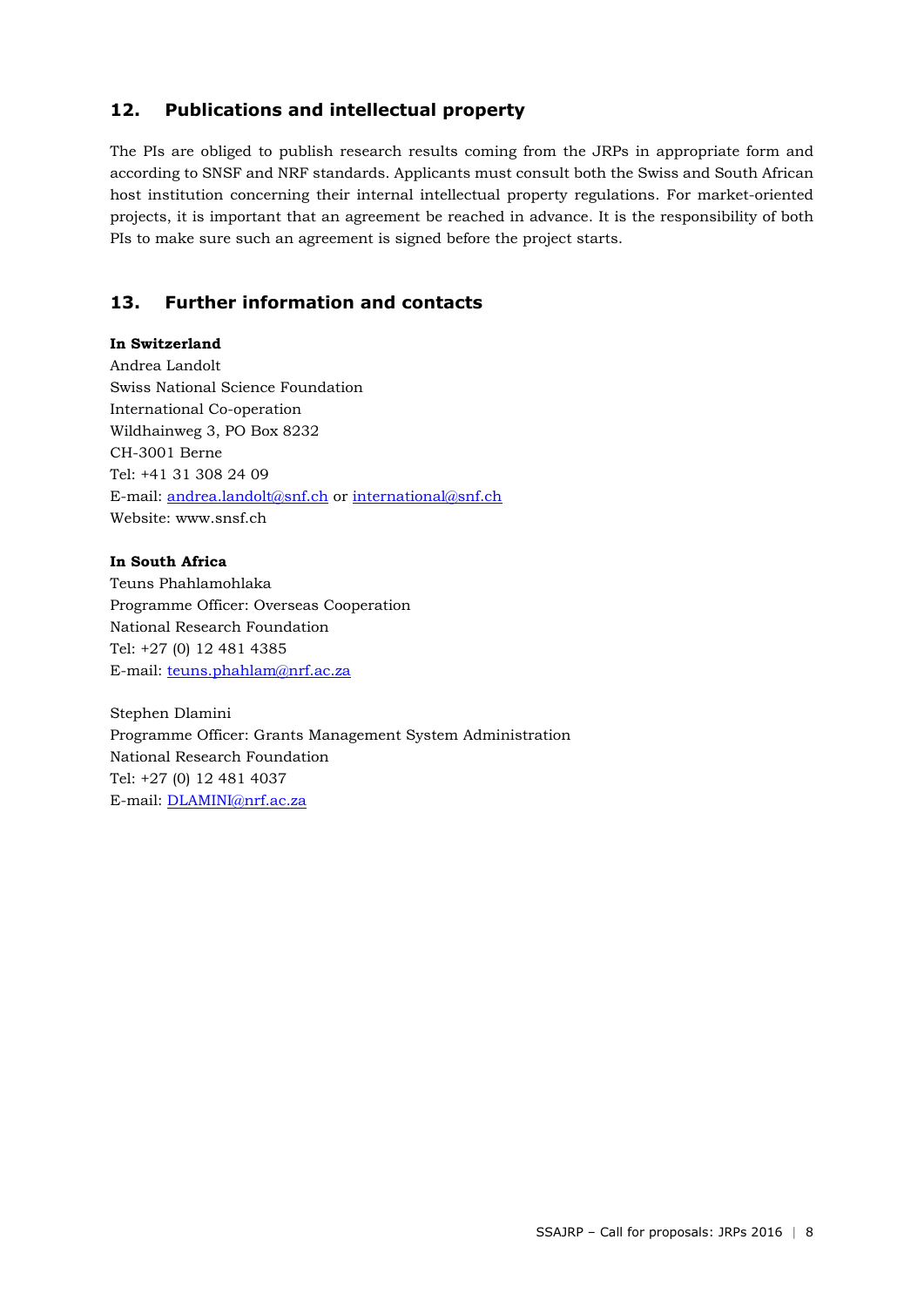# **Annex 1: Guidelines for writing the research plan (scientific part of the proposal)**

The research plan should be organised in 5 sections  $(2.1 - 2.5)$ , preceded by a summary  $(1.)$  and followed by additional information requested for the South African side (requested funding from the NRF, research authorisation in South Africa) (3.).

We kindly ask you to use the section headings indicated below. The proposals will be sent out for external review. In order to ensure that the scientific content of your proposal can be adequately assessed, please provide a detailed research plan which sets out clearly the aims, objects and methods of the project you are planning.

### **1. Summary of the research plan** (max. 8000 characters)

Should briefly describe the most important aspects of your research plan and place your project in a broader scientific context. This summary should be an exact copy of the one you have written in the *my*SNF data container "Basic data II".

### **2. Research plan**

Maximum 20 pages and 80,000 characters including blank space, figures, tables, formulae and references. The font size should be 10 pt with a line spacing of 1.5. In general, appendices are to be avoided.

#### **2.1 Current state of research in the field**

By citing the most important publications in the relevant field, please set out the scientific background and basis of the project, explain the need to perform research on the topic you propose, and briefly describe important research currently being conducted internationally.

#### **2.2 Current state of your own research and partnership aspect**

- Please describe briefly the work done by the different applicants in the relevant research field or in related fields and indicate the relevant publications.
- Explain how the different applicants complement each other for the proposed research project
- Describe past collaborations that involved the Swiss and South African partners (if applicable).

### **2.3 Detailed research plan**

#### **Information on aims, rationale, methods and data**

Against the background described in sections 2.1 and 2.2., please state the aims that you plan to attain during the lifetime of the project. Please consider the following points:

- Which investigations and / or experiments do you plan to carry out / are necessary to attain the stated aims?
- What is the rationale for getting the project started and how will the work most likely develop later on?

#### **Information concerning the methods necessary to attain the aims:**

- Which are the methods available to you?
- To which other methods do you have access and how?
- Which methods need to be developed?

#### **Data and data collection:**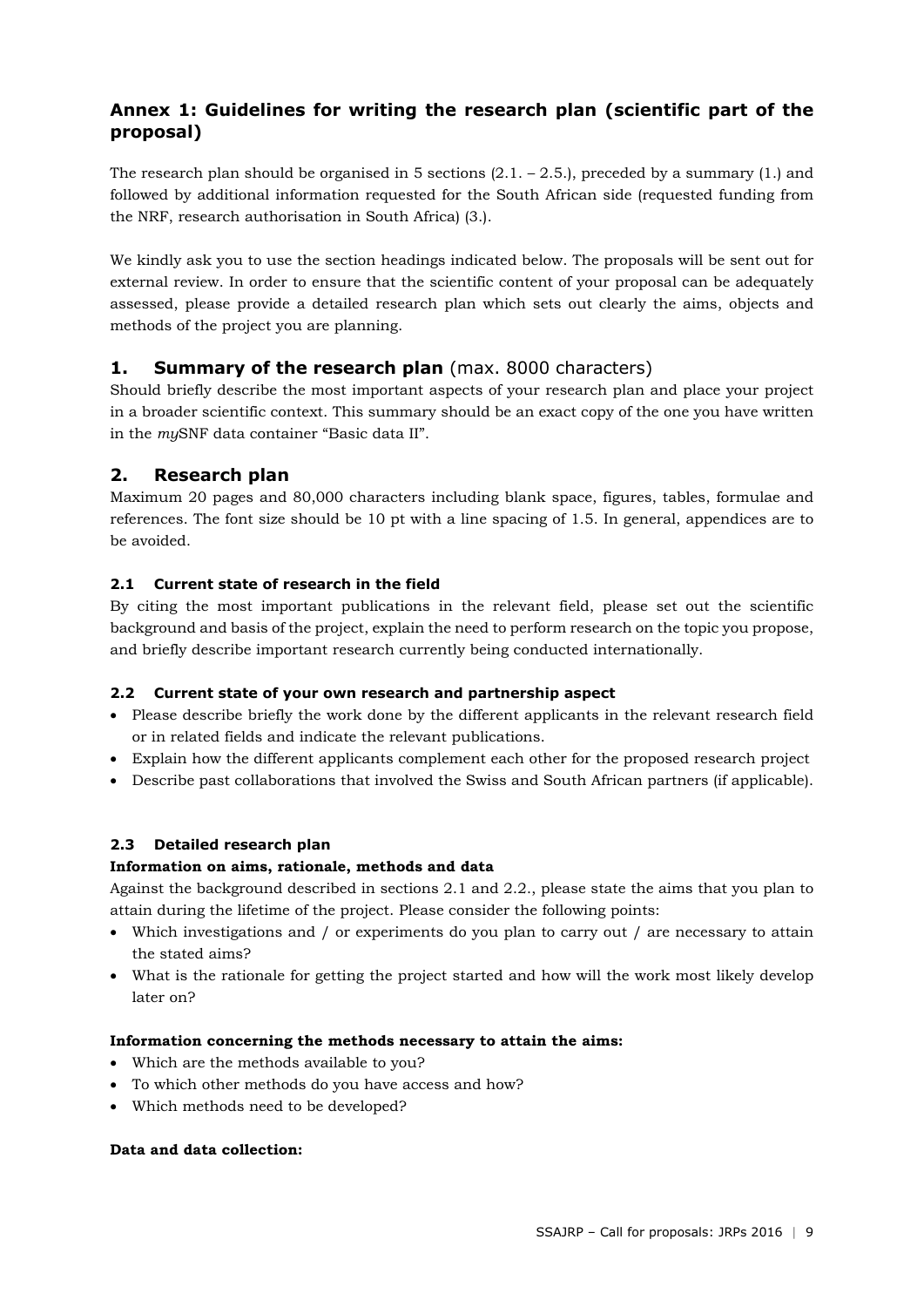- Which data are available to you and from where?
- Which data still need to be collected?

#### **2.4 Work division, schedule and milestones**

- Please indicate how you plan to divide the work among the different partners
- As far as possible, please give an approximate schedule for the work to be carried out within the scope of the project and indicate the most important milestones. In particular, please describe the major tasks of the staff to be employed in the project by the different partners.
- List the planned visits between the Swiss and South African research groups (visiting scientist, hosting scientist, purpose of visit, date and duration of visit).

#### **2.5 Importance and impact**

#### **Scientific importance and impact**

Please describe briefly the importance of your research to the scientific community and the impact you expect the project to have on research and training/teaching in your field/discipline and on human capacity development (e.g. to what extent will the project benefit the PhD students). Please indicate how you will publish/communicate your results.

#### **Broader impact**

If your application concerns use-inspired research, please indicate whether and to what extent the proposed project will have a broader impact and what this impact will be. The following points should be addressed:

- Need for research as perceived by practitioners/industry: Are there any knowledge gaps? Are innovations and improvements expected?
- Transferability of results: To what degree can research results be put into practice?
- Other potential impacts: In which spheres outside science could the implementation of the research results entail changes and what is the nature of these changes?

# **3. Additional information requested from the South African side**

### **3.1 Budget requested from the NRF**

Please indicate the budget requested by the South African partners in ZAR. The budget should be subdivided by year (year 1, year 2, year 3, year 4 and total), by South African partner (e.g. South African PI, other South African partner – including the PhD students – and total) and by funding category (consumables; equipment, joint seminars, workshops and symposia; International travelling, accommodation and subsistence; total). The table below provides an example of what the budget requested from South Africa should look like.

| Category               | <b>SA Partner</b> | Year 1 | Year 2 | Year 3 | Year 4 | <b>Total</b> |
|------------------------|-------------------|--------|--------|--------|--------|--------------|
| Consumables            | PI                |        |        |        |        |              |
|                        | 2 <sup>nd</sup>   |        |        |        |        |              |
|                        | PhD student       |        |        |        |        |              |
|                        | <b>Total</b>      |        |        |        |        |              |
| Equipment              | PI                |        |        |        |        |              |
|                        | 2 <sup>nd</sup>   |        |        |        |        |              |
|                        | PhD student       |        |        |        |        |              |
|                        | <b>Total</b>      |        |        |        |        |              |
| Joint seminars,        | PI                |        |        |        |        |              |
| workshops and symposia | 2 <sup>nd</sup>   |        |        |        |        |              |
|                        | PhD student       |        |        |        |        |              |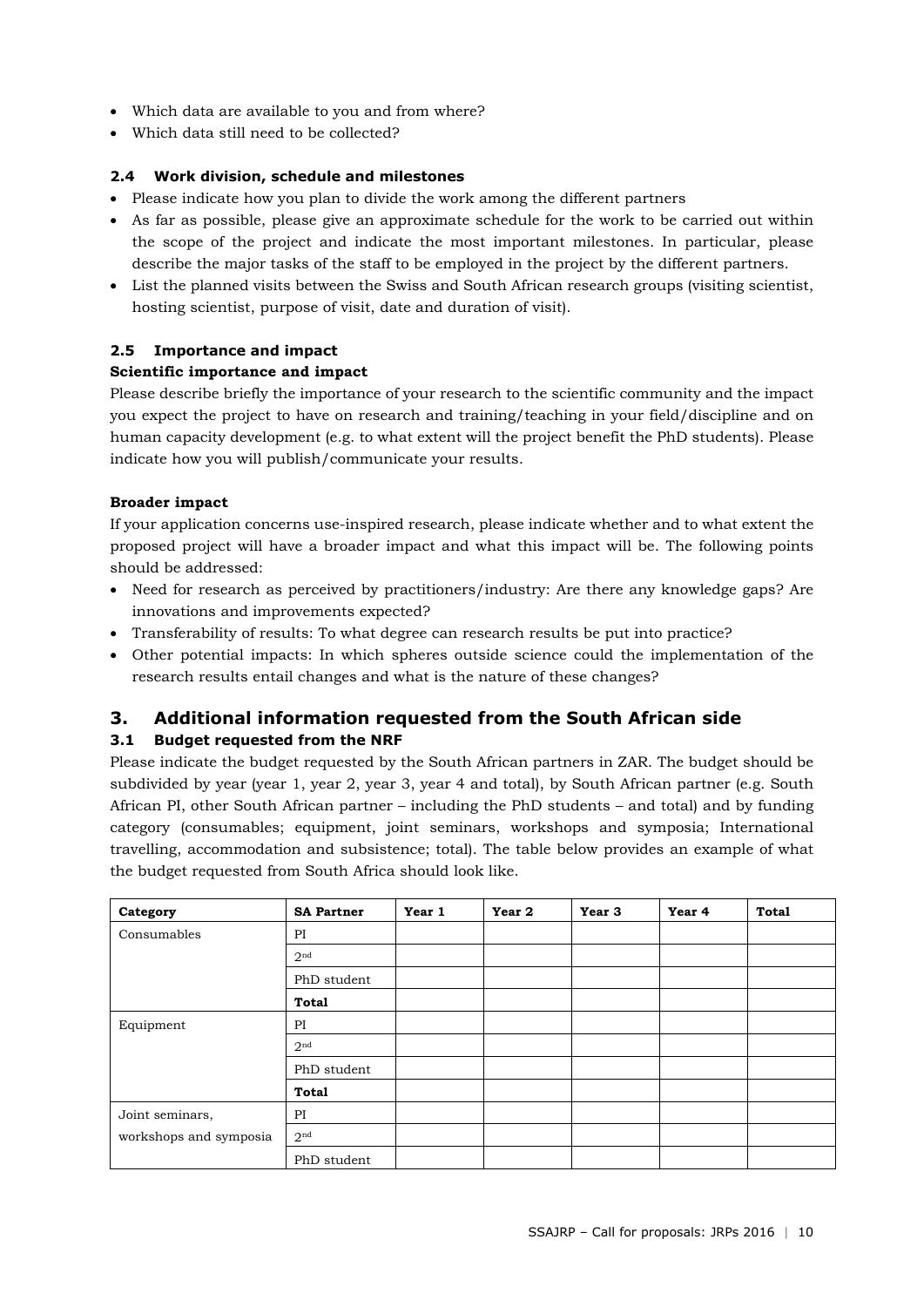|                           | <b>Total</b>       |  |  |  |
|---------------------------|--------------------|--|--|--|
| International travelling, | PI                 |  |  |  |
| accommodation and         | 2 <sup>nd</sup>    |  |  |  |
| subsistence               | PhD student        |  |  |  |
|                           | Total              |  |  |  |
| <b>Total</b>              | PI                 |  |  |  |
|                           | 2 <sup>nd</sup>    |  |  |  |
|                           | <b>PhD</b> student |  |  |  |
|                           | <b>Total</b>       |  |  |  |

The budget requested from the SNSF does not need to be indicated here. It is to be specified in the *my*SNF data container "Requested funding from SNSF".

#### **3.2 Research authorisations required in South Africa**

Scientists from South Africa who intend to perform research requiring authorisation or notification (for research on humans, human embryonic stem cells, vertebrates, decapods, cephalopods, pathogens and genetically modified organisms) in their project must declare this below. Copies of the authorisation or notification can either be scanned and uploaded in the course of the online submission or sent to the SNSF by regular mail.

The research authorisations required in Switzerland do not need to be indicated here. This information is to be provided in the *my*SNF data container "Research requiring authorisation or notification".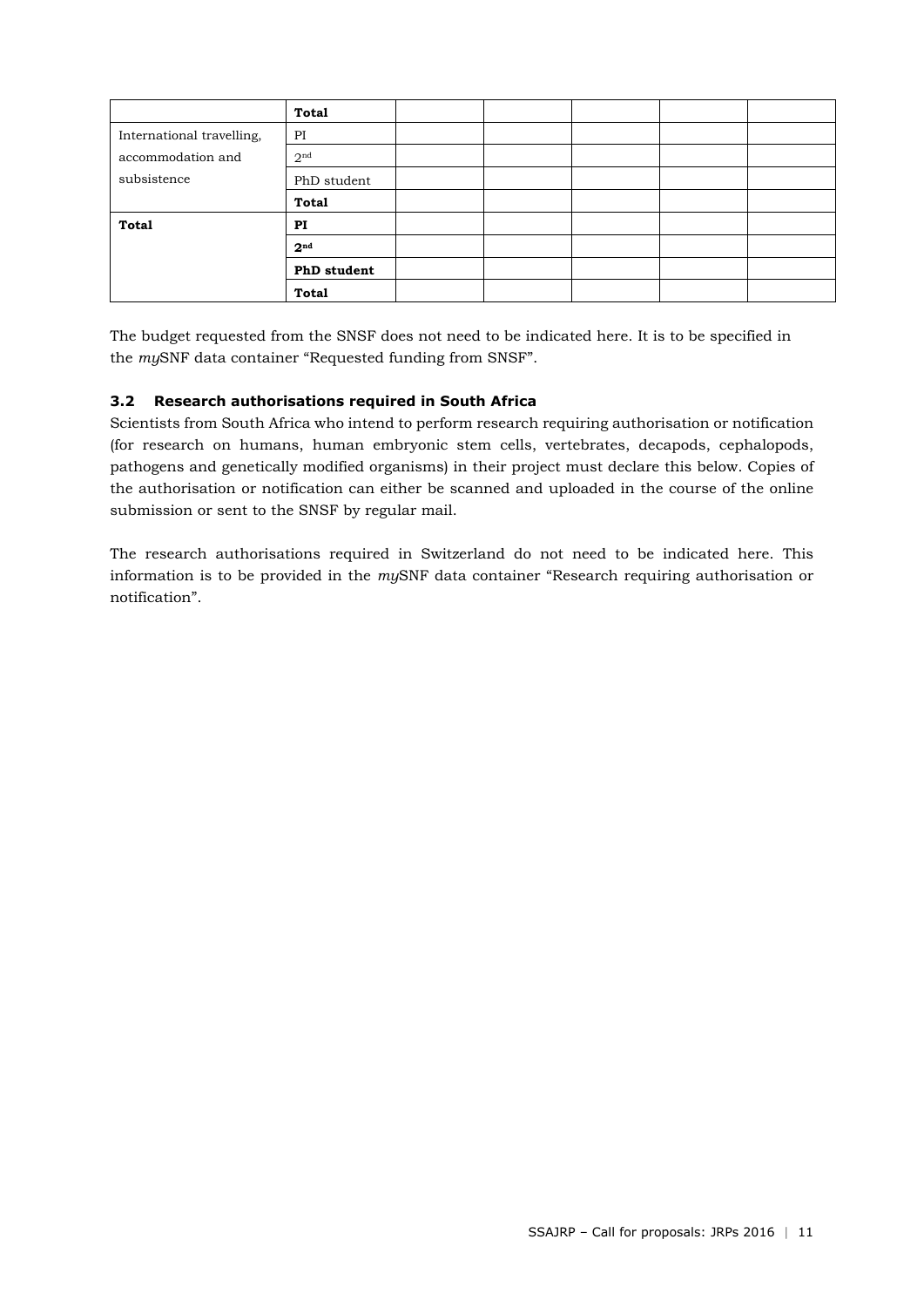# **Annex 2: Confirmation of South African institute**

Please upload, in *my*SNF under the data container "Other annexes", a confirmation from each participating South African institute (Research Authorizing Officers) bearing the relevant stamps and signatures. The table below provides an example of what the requested confirmation should look like.

| Principal Investigator Name (SA): |       |  |  |
|-----------------------------------|-------|--|--|
| Position:                         |       |  |  |
| Signature:                        | Date: |  |  |

| Research Authorising Officer Name: |       |  |  |
|------------------------------------|-------|--|--|
| Signature:                         | Date: |  |  |